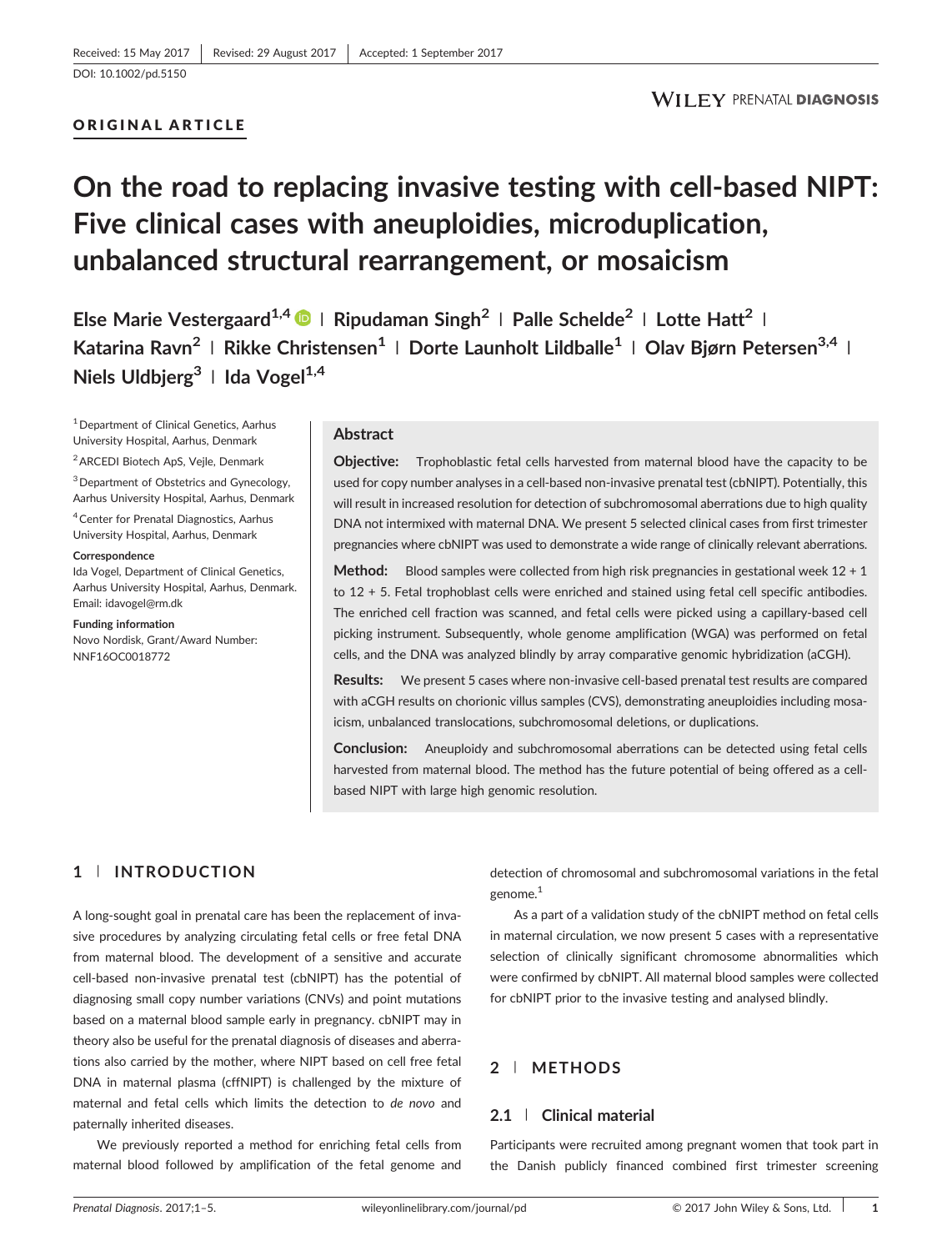program. Pregnant women who had high risk (>1:300) and opted for invasive testing at any of the 5 Obstetrics and Gynecology departments in the Central Denmark Region were asked to participate in a research program that aims at establishing a clinical cbNIPT method and evaluating the clinical accuracy of this cbNIPT method through the comparison of clinical results obtained from chromosomal microarray (CMA) on CVS with the CMA on fetal cells enriched from maternal blood (cbNIPT). Upon written consent, blood samples were collected prior to the invasive testing, and the samples were given a blinding reference. The project was approved by the local Danish Scientific Ethical Committee (S‐20070045) and the Danish Data Protection Agency (2008‐58‐0035). The cases in the present study are selected from this research program in order to exemplify the diagnostic potential of cbNIPT.

## 2.2 | Blood processing, fetal cell enrichment, and staining

Thirty milliliters of peripheral blood collected in Cell‐Free DNA BCT tubes (Streck, Omaha, USA) was processed and fetal cells enriched and stained using Magnetic Activated Cell Sorting (MACS) from Miltenyi (Miltenyi Biotec, DE) as previously described.<sup>1</sup>

# 2.3 | Cell smearing and automated scanning using MetaSystems (dry scan)

The final stained cell pellet from case 1 was smeared on 2 glass slides and dried at room temperature overnight. The slides were subsequently submerged in 4% formaldehyde for 10 minutes, washed in PBS for 5 minutes, and finally mounted in Vectashield with 0.6 μg/mL DAPI (Vector Laboratories). The slides were scanned using a MetaSystems scanner (MetaSystems, DE) in MetaCyte mode and with an in‐house developed "classifier". For the automated scanning, a 10× objective was used. Green fluorescent cells picked out by the microscope scanner were finally validated manually using a 40× objective based on a set of in‐house developed and validated criteria including cell morphology, green fluorescent staining pattern, and intensity.<sup>1,2</sup>

# $2.4$  | Cell smearing and automated scanning using CellCelector (wet scan)

For all other cases, enriched and stained cells from each sample were put on 2 glass slides and scanned with a 10× objective using the CellCelector (ALS Automated Lab Solutions, DE) with an in‐house developed "classifier". Green fluorescent cells picked out by the microscope scanner were finally validated manually using a 40× objective based on a set of in‐house developed criteria.

## 2.5 | Picking of fetal cells and whole genome amplification (WGA)

Fetal cells on the scanned slides were picked individually or in groups using the CellCelector following the manufacturer's protocols.

WGA on pools of picked cells (2–7 cells) was performed using the Picoplex WGA Kit (Rubicon Genomics, MI USA) using the manufacturer's protocols.

## WHAT'S ALREADY KNOWN ON THIS TOPIC:

• Enriched fetal cells from maternal blood can be used for performing whole genome amplification, followed by array CGH.

#### WHAT DOES THIS STUDY ADD:

- cbNIPT can detect aneuploidy, microduplication, unbalanced structural rearrangements, and mosaic cases.
- cbNIPT can identify subchromosomal aberrations >10 Mb

#### 2.6 | Array comparative genomic hybridization

Array comparative hybridization (aCGH) was performed on DNA from uncultured CVS and on WGA DNA for cbNIPT using SurePrint G3 Human CGH 4x180K arrays from Agilent Technologies as described by the kit manufacturer. The protocol was modified in the following way: Using a Nanodrop spectrophotometer (Thermo Scientific) for quantification 300 to 700 ng of WGA DNA was labelled using the SureTag Complete DNA Labelling Kit (Agilent). Fetal DNA was labelled with Cy3, and reference DNA was labelled with Cy5 for 2 hours at 37°C. A MultiScreen‐PCRμ96 Filter Plate (Millipore) was used to remove unincorporated nucleotides. Hybridizations were carried out at 67°C for 20 to 24 hours, after which they were washed and scanned using an Agilent Microarray Scanner (G2505C). Data were extracted and analysed using Agilent CytoGenomics Edition 3.0.6.6. The DNA used as a reference for each fetal cell WGA product was a pool of WGA DNA from multiple (5–10 single cell) WGA reactions from either male or female lymphoblast reference cell lines. Gender‐mismatched references were used. Copy number was determined using the adm-2 algorithm. The filters used for detection of aberrations were minimum size of regions of 5 Mb and minimum absolute average log ratio of region of 0.35 for gains and 0.45 for loss. The interpretation of arrayCGH results rests upon the evaluation of quality control metrics including derivative log ratio spread (DLRS) integrated into the arrayCGH analysis software, and these metrics facilitate the visual inspection of overall quality of array results. DLR‐spread >1.8 led to failed analyses.

## 2.7 | cffNIPT

For cases 3 and 4, peripheral blood was collected in Cell-Free DNA BCT tubes (Streck, Omaha, USA). For cases 1, 2, and 5, no blood samples were collected for cffNIPT analysis. DNA extraction, genome‐ wide massive parallel sequencing, and data analysis (VeriSeq NIPT Analysis Software) were carried out as described by the kit manufacturer (Illumina ©, San Diego, CA, USA).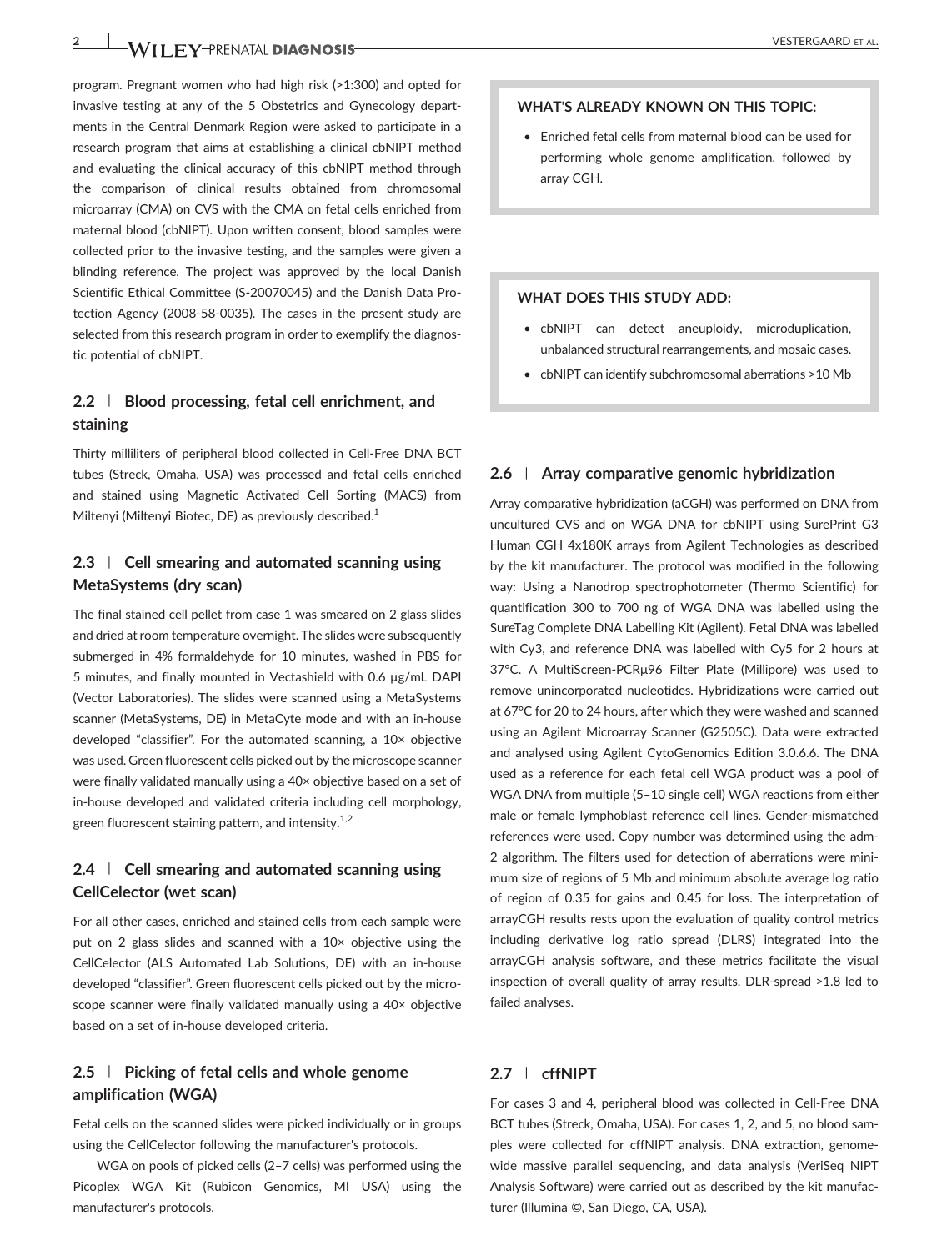### 3 | RESULTS

Fetal cells were isolated from peripheral blood and analyzed by aCGH after WGA from 5 first trimester high risk pregnancies (Table 1 and Figure 2). In the first part of the study, the "dry" method was used, and this method was later replaced by the more efficient "wet" method. On average, 12.8 fetal cells per 30 mL of maternal blood can be isolated.<sup>1</sup> and in the current study we used 2 to 7 cells for analysis.

In case 1, aneuploidy for chromosome 21 was shown by cbNIPT on 7 fetal cells isolated from maternal blood in a male fetus with increased nuchal translucency (NT) (Figures 2 and 1) in accordance with findings by aCGH on CVS and consistent with trisomy 21 in the fetus. The parents were counseled, and on parental request the pregnancy was terminated at 13 + 3 weeks.

In case 2, high‐grade mosaicism (>60%) for trisomy 13 was detected by aCGH in CVS in a male fetus giving a high risk for Patau syndrome in the fetus. cbNIPT on 2 fetal cells from maternal blood showed aneuploidy of chromosome 13 (Figure 2) with no signs of mosaicism. No subsequent ultrasound examinations or amniocentesis were carried out, and the pregnancy was terminated at 13 + 3 weeks. No subsequent analyses were carried out on aborted fetal tissue.

In case 3, high‐grade mosaicism (>60%) for trisomy 2 was detected by aCGH on CVS in a male fetus. Here, cbNIPT on 4 fetal cells showed duplication of chromosome 2 (Figure 2) with no signs of mosaicism. cbNIPT also called 2 small interstitial duplications and the entire chromosome 19 that were not identified by aCGH on CVS. These duplications can be attributed to quality issues and a very high DLRS value of the specific sample indicating noisiness in log ratio data. To avoid false positive calls, samples with very high DLRS value may not be acceptable for a standard size limit of 5 Mb. Furthermore, due to high GC content, chromosome 19, which is very rarely involved in chromosomal mosaicism, is frequently called by the aCGH‐analysis software. A concomitant cffNIPT analysis showed by visual review of WGS results increased coverage (>4SD) for chromosome 2 indicating maternal or fetal chromosome 2 abnormality (data not shown). Trisomy 2 most likely represents a confined placental mosaicism, and a subsequent analysis of cells from amniotic fluid revealed no signs of trisomy 2.



FIGURE 1 Gallery of fetal cells from case 1, enriched using ARCEDI method. These fetal cells were picked using CellCelector. WGA was performed on the cells, followed by aCGH, the result of which is shown in Figure 2 [Colour figure can be viewed at [wileyonlinelibrary.](http://wileyonlinelibrary.com) [com](http://wileyonlinelibrary.com)]

In case 4, which was a twin pregnancy, a partial trisomy 21 with a 12.4‐Mb duplication, involving the Down critical region on 21q22.2, was detected in a male fetus by aCGH on one of the CVS. aCGH on CVS from the other fetus with a normal combined first trimester risk demonstrated a normal female karyotype. cbNIPT on 4 cells clearly demonstrated in a male fetus a duplication of 12.4 Mb on chromosome 21q22.2 (coordinates hg19 chromosome 21: 35647509–4809031) (Figure 2), which deviated from the duplication detected on CVS by app. 0.2 Mb. A concomitant cffNIPT analysis showed increased risk for trisomy 21 based on an NCV value of 4.3 for chromosome 21, which is >4 SD of the average NCV values for chromosome 21 for healthy pregnancies analyzed in our laboratory (Figure 3). Fetal fraction of DNA was 8% (VeriSeq NIPT Analysis Software).

In case 5, an unbalanced translocation including a 31.4‐Mb terminal deletion on chromosome 4p and a 30.1‐Mb terminal duplication on chromosome 8p in a female fetus with increased NT (5.3 mm) was detected by aCGH on a CVS. Both chromosomal abnormalities were subsequently proven by cbNIPT on 2 cells (coordinates hg19 chromosome 4: 185366–31352606 and chromosome 8: 176814–30323697)

| Case           | Age (gestational<br>week) | <b>BMI</b> | Indication           | <b>NT</b> | (mm) Karyotype [hg19] on CVS (fetal sex)                                    | cfNIPT <sup>a</sup> | Analyzed<br>cells | cbNIPT <sup>a</sup> |
|----------------|---------------------------|------------|----------------------|-----------|-----------------------------------------------------------------------------|---------------------|-------------------|---------------------|
|                | $36(12 + 3)$              | 28.4 iNT   |                      | 5.2       | arr $(21) \times 3$ (male)                                                  | na                  |                   | Confirmed           |
| 2              | $40(12 + 1)$              |            | 21.8 aFTS<br>(1:180) | 1.5       | arr (13)×2~3 (65-75%) (male)                                                | na                  | $\overline{2}$    | Confirmed,<br>full  |
| 3              | $32(12 + 5)$              | 31.0       | aFTS<br>(1:37)       | 1.7       | arr(2)×2~3 (60-70%) (male)                                                  | Suspected 4         |                   | Confirmed.<br>full  |
| $\overline{4}$ | $23(12 + 4)$              |            | 18.6 aFTS<br>(1:93)  | 3.2       | arr 21q22.12q22.3(35922543-48090317)×3 dn (male)                            | Suspected 5         |                   | Confirmed           |
| 5              | $27(12+3)$                | 23.4 iNT   |                      | 5.3       | arr 4p16.3p15.1(71552-31517659)×1.8p23.3p12(176814-<br>30299232)×3 (female) | na                  | $\overline{2}$    | Confirmed           |

TABLE 1 Summary of patient characteristics, indications, karyotype on CVS, and cfNIPT results in a series of fetuses presenting with aneuploidies, microduplication, and unbalanced structural rearrangement in first trimester pregnancies

Abbreviations: aFTS, abnormal first trimester screening; BMI, body mass index; iNT, increased nuchal translucency; na, not examined; NT, nuchal translucency.

<sup>a</sup> Blood samples for cfNIPT and cbNIPT were all drawn shortly before invasive testing.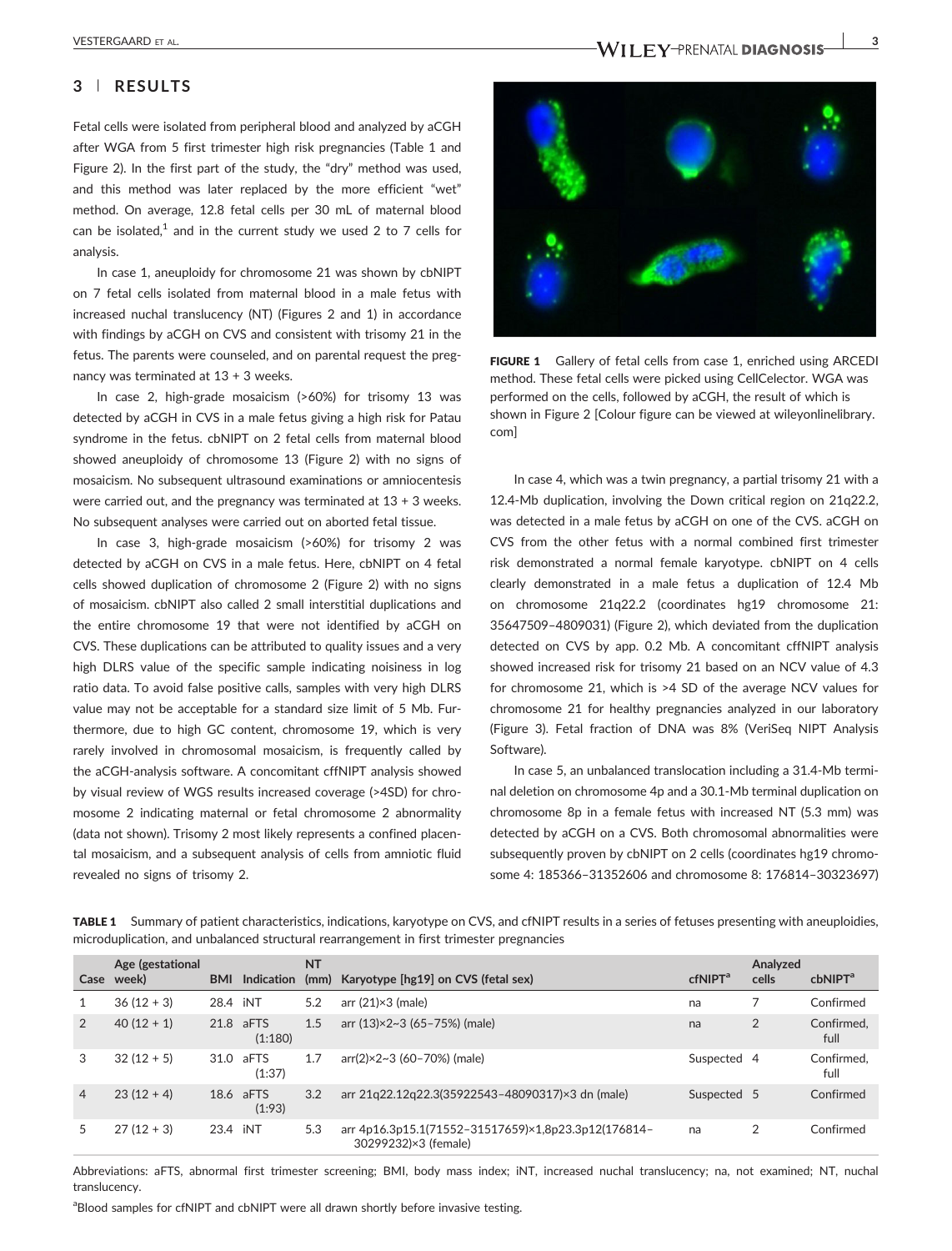

FIGURE 2 aCGH analyses on 5 cytogenetically abnormal cases. 1, Trisomy 21; 2, trisomy 13 (mosaic); 3, trisomy 2 (mosaic); 4, partial trisomy 21 (12.4‐Mb duplication); 5, unbalanced translocation including 31‐Mb deletion on chromosome 4p and 30‐Mb duplication on chromosome 8p [Colour figure can be viewed at [wileyonlinelibrary.com\]](http://wileyonlinelibrary.com)



FIGURE 3 Normalized chromosome values (NCV) for chromosome 21 of healthy pregnancies (normal), of confirmed trisomy 21 pregnancies (T21), and of the reported case (case 4). SD, standard deviation for NCV (normal)

(Figure 2) deviating by 0.2 and 0.0 Mb, respectively, from the aberrations detected by aCGH on CVS.

# 4 | DISCUSSION

The drift from invasive testing towards cffNIPT involves the risk of diagnostic delay as well as a risk of overlooking common deletion syndromes prenatally. It is well documented that women with fetuses with large NT $3$  and women with increased risk at the combined first trimester screening are at risk of atypical chromosomal aberrations in

addition to the risk of aneuploidy.<sup>4,5</sup> These aberrations are typically not detectable by cffNIPT.<sup>6</sup>

cffNIPT is rapidly improving,  $7.8$  and in this case series we again demonstrate that cffNIPT is a sensitive analysis and may develop as a screening method for other aneuploidies than trisomy 13, 18, and 21. cffNIPT is, however, limited in nature as the fetal and maternal DNA are mixed and the DNA partly degraded, and cffNIPT is unlikely to develop into a diagnostic test. The current case with partial trisomy 21 (12.4‐Mb duplication) on one hand illustrates the high sensitivity of cffNIPT based on genome‐wide massive parallel sequencing for chromosome 21, in that a 12.4‐Mb duplication of chromosome 21 corresponding to approximately 25% increase of DNA compared with that of a full trisomy 21 in a twin pregnancy gave a significant risk for chromosome 21 aneuploidy. But on the other hand, the case also shows the limitations of this method, because the specific chromosomal change could not be predicted based on the cffNIPT result.

More groups have tried to target fetal cells for prenatal diagnosis. $9-11$  In 2014, Hatt et al published a set of markers that could specifically identify fetal cells of extravillous trophoblastic origin in the maternal circulation.<sup>12</sup> In a recent study, Hatt and co-workers published a method with high specificity for fetal cell enrichment and identification. This study showed that on average 12.8 fetal cells per 30 mL of maternal blood can be isolated and that the isolated fetal cells can be used to detect chromosomal changes in the fetal genome.<sup>1</sup> In the current study, we used pools of 2 to 7 cells for analysis, and we are working on optimizing the cbNIPT analysis for analysis of 1 to 3 fetal cells.

This case series demonstrate the current status of this technique in a clinical setting where invasive testing with CMA and cbNIPT are carried out simultaneously, and in 2 cases also included comparison with cffNIPT. The 5 cases demonstrate that cbNIPT has the potential to cover a wide range of the most prevalent clinical causes for fetal chromosomal disease: aneuploidies including mosaicism, unbalanced